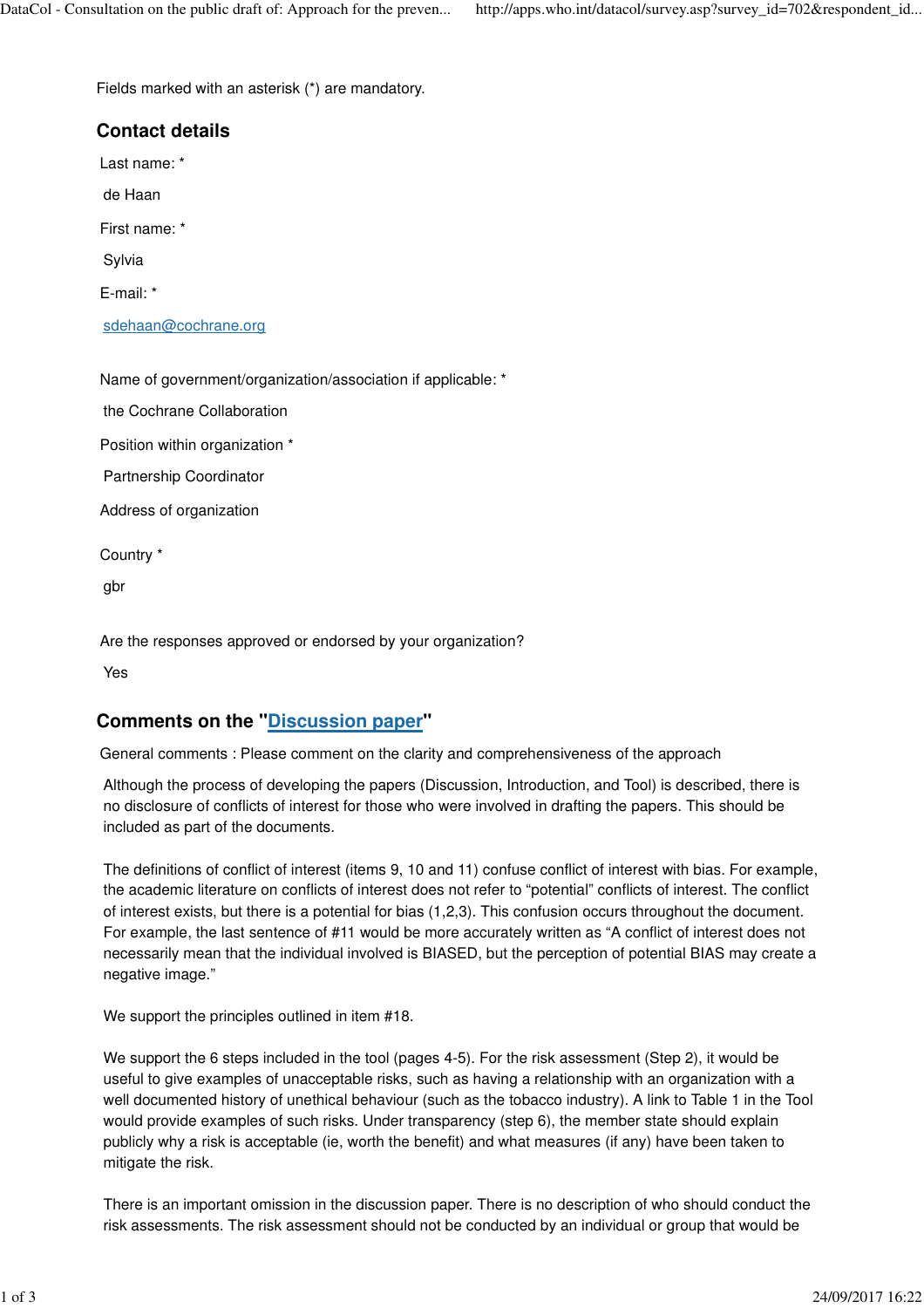directly involved in the relationship with the external actor. A number of organizations (universities, Cochrane, etc.) have designated a committee to assess risks related to conflicts of interest and implement management strategies (Boyd and Bero, 2007; Boyd 2004d). We suggest that any conflict of interest policy of a Member State should describe the process for conducting the risk assessment. We recommend that a committee with relevant knowledge of the nutrition field be convened and that the committee members be free of conflicts of interest.

1. Institute of Medicine, The National Academies of Science. Conflict of Interest in medical research, education and practice. 2009. B Lo and M Field, editors. The National Academies Press.

2. Bero L. Addressing bias and conflict of interest among biomedical researchers (Viewpoint). JAMA, 2017, 317 (17) 1723-1724.

3. Bero L and Grundy Q. Why having a (non-financial) interest is not a conflict of interest (Perspective) PLoS Biology, PLoS Biol, 2017, 14(12): e2001221. doi:10.1371/journal.pbio.2001221

4. Boyd, E, and Bero, L. An analysis of university conflict of interest committee decisions. Science and Engineering Ethics, 2007; 13: 415-435.

5. Boyd, EA, Lipton, S, and Bero, L. Implementation of financial disclosure policies to manage conflicts of interest, Health Affairs 2004; 23: 206-214.

### Specific comments

The term "at arm's length" (item 13) could be clarified by stating that one entity should not be involved in the decision making of the other entity. For example, a charity board that includes members of the parent company and makes decisions about how board money is spent would not be "at arm's length."

# **Comments on the "Introductory paper"**

General comments : Please comment on the clarity and comprehensiveness of the introductory paper

The definitions of conflict of interest (items 9, 10 and 11) confuse conflict of interest with bias. For example, the academic literature on conflicts of interest does not refer to "potential" conflicts of interest. The conflict of interest exists, but there is a potential for bias. This confusion occurs throughout the document. Recent literature provides a discussion of interests, conflicts of interest and bias (1, 2, 3).

We support the principles outlined on page 7 of the document. In particular, we agree with principle #6: engagement can be successful if "conducted on the basis of evidence, as well as transparency, independent monitoring and accountability." However, the introductory document could make a stronger statement about how evidence itself can be manipulated by non-state institutions, especially private sector entities. Thus, policy makers must be sceptical of the source of evidence, recognize that conflicts of interest are not always disclosed, and assess evidence for any risks of bias. Private sector entities can influence the research agenda, design, conduct and reporting of evidence (4, 5).

As suggested in the document (page 8), the monitoring and evaluation of policy should not involve any organizations that have a commercial interest in the outcome of the evaluation as this is a conflict of interest that cannot be managed and must be eliminated.

1. Institute of Medicine, The National Academies of Science. Conflict of Interest in medical research, education and practice. 2009. B Lo and M Field, editors. The National Academies Press. 2. Bero L. Addressing bias and conflict of interest among biomedical researchers (Viewpoint). JAMA, 2017,

317 (17) 1723-1724. 3. Bero L and Grundy Q. Why having a (non-financial) interest is not a conflict of interest (Perspective) PLoS Biology, PLoS Biol, 2017, 14(12): e2001221. doi:10.1371/journal.pbio.2001221

4. Odierna, D, Forsyth, S, White, J and Bero, L. The cycle of bias in health research: A framework and toolbox for critical appraisal training. Accountability in Research. 2013; 20:2, 127-141. doi: 10.1080/08989621.2013.768931.PMID: 23432773

5. White, J, Bero, LA. Corporate manipulation of research: Strategies are similar across five industries, Stanford Law & Policy Review. 2010; 21(1):105-134.